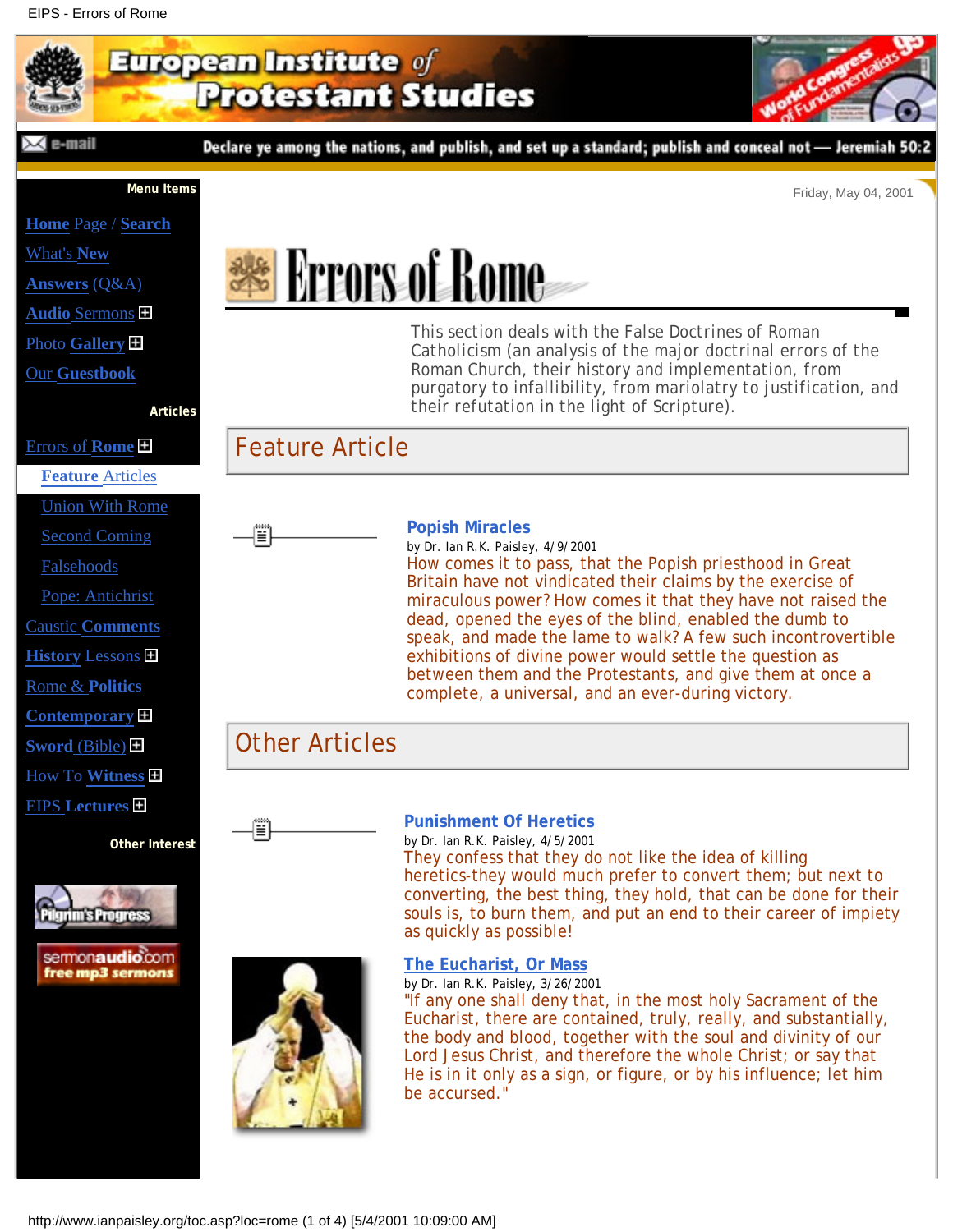|    | <b>Papist Doctrine Of Oaths</b><br>by Dr. Ian R.K. Paisley, 3/1/2001<br>Let him listen to the Third Council of Lateran, which decreed: -<br>That the oaths which are adverse to the utility of the church<br>and the institution of the Holy Fathers are to be unscrupulously<br>violated, inasmuch as they are to be deemed forgeries rather<br>than oaths. |
|----|--------------------------------------------------------------------------------------------------------------------------------------------------------------------------------------------------------------------------------------------------------------------------------------------------------------------------------------------------------------|
| ▒  | Who Intercedes? (Part 6)<br>by William Rogers M.A., L.L.D., 2/3/2001                                                                                                                                                                                                                                                                                         |
| ≝  | Who Intercedes? (Part 5)<br>by William Rogers M.A., L.L.D., 2/1/2001                                                                                                                                                                                                                                                                                         |
| 릨  | Who Intercedes? (Part 4)<br>by William Rogers M.A., L.L.D., 1/29/2001                                                                                                                                                                                                                                                                                        |
| ≣  | Who Intercedes? (Part 3)<br>by William Rogers M.A., L.L.D., 1/26/2001                                                                                                                                                                                                                                                                                        |
| Ë  | Who Intercedes? (Part 2)<br>by William Rogers M.A., L.L.D., 1/24/2001                                                                                                                                                                                                                                                                                        |
| ▦  | <b>Who Intercedes?</b><br>by William Rogers M.A., L.L.D., 1/18/2001                                                                                                                                                                                                                                                                                          |
| ≣  | <b>Monasteries And Convents</b><br>by Written in the year 1886, 1/17/2001                                                                                                                                                                                                                                                                                    |
| ≣∣ | <b>Holy Orders</b><br>by Dr. Ian R.K. Paisley, 1/15/2001                                                                                                                                                                                                                                                                                                     |
| Ë  | Rome's Rejection of Christ's one Offering<br>by Joseph Irons, 1/12/2001                                                                                                                                                                                                                                                                                      |
| ≣∣ | <b>Virgin Worship</b><br>by Dr. Ian R.K. Paisley, 10/16/2000                                                                                                                                                                                                                                                                                                 |
|    | <b>The Jesuits</b><br>by Dr. Ian R.K. Paisley, 10/13/2000                                                                                                                                                                                                                                                                                                    |
| Ë  | <b>Worship Of Saints And Angels</b><br>by Dr. Ian R.K. Paisley, 10/3/2000                                                                                                                                                                                                                                                                                    |
| ▒  | <b>Duties Of Protestants</b><br>by Dr. Ian R.K. Paisley, 9/28/2000                                                                                                                                                                                                                                                                                           |
| 틬  | <b>Condition And Prospects Of Popery</b><br>by Dr. John Campbell, 9/25/2000                                                                                                                                                                                                                                                                                  |
| Ë  | The Inquisition<br>by Dr. Ian R.K. Paisley, 9/14/2000                                                                                                                                                                                                                                                                                                        |
| ≝  | <b>Popish Confirmation</b><br>by Dr. Ian R.K. Paisley, 9/4/2000                                                                                                                                                                                                                                                                                              |
| 릨  | <b>Popish Baptism</b><br>by Dr. Ian R.K. Paisley, 9/1/2000                                                                                                                                                                                                                                                                                                   |
| Ë  | <b>Literary Policy Of Rome</b><br>by Dr. Ian R.K. Paisley, 8/28/2000                                                                                                                                                                                                                                                                                         |
| ≣  | <b>Justification</b><br>by Dr. Ian R.K. Paisley, 8/21/2000                                                                                                                                                                                                                                                                                                   |
|    | <b>Clerical Celibacy</b><br>by Dr. Ian R.K. Paisley, 8/18/2000                                                                                                                                                                                                                                                                                               |
|    |                                                                                                                                                                                                                                                                                                                                                              |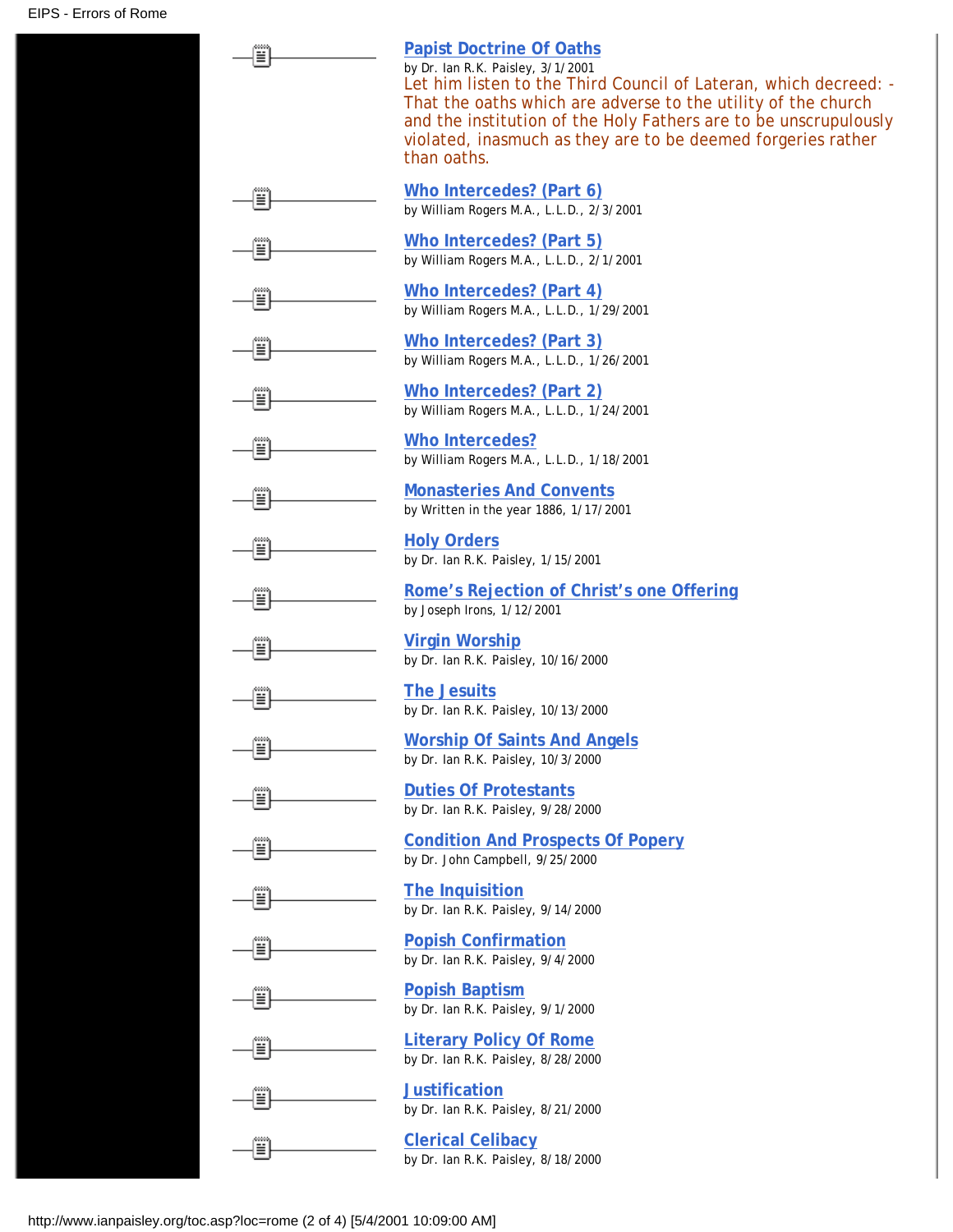| Ĩ  | <b>Indulgences</b><br>by Dr. Ian R.K. Paisley, 8/14/2000                                            |
|----|-----------------------------------------------------------------------------------------------------|
| Ë  | <b>Image Worship</b><br>by Dr. Ian R.K. Paisley, 8/8/2000                                           |
| ≝  | <b>Extreme Unction</b><br>by Dr. Ian R.K. Paisley, 7/31/2000                                        |
| 띜  | <b>Catholic Unity</b><br>by Dr. Ian R.K. Paisley, 7/24/2000                                         |
| Ë  | <b>Communion In One Kind</b><br>by Dr. Ian R.K. Paisley, 7/17/2000                                  |
| 띜  | <b>Merit of Good Works</b><br>by Dr. Ian R.K. Paisley, 7/8/2000                                     |
| ≣  | <b>Auricular Confession</b><br>by Dr. Ian R.K. Paisley, 7/3/2000                                    |
| Ë  | <b>The Rule of Faith</b><br>by Dr. Ian R.K. Paisley, 6/12/2000                                      |
| 띜  | <b>Papal Infallibility</b><br>by Dr. Ian R.K. Paisley, 6/6/2000                                     |
| Ë  | Let Luther speak for himself<br>by Dr. Ian R.K. Paisley, 5/1/2000                                   |
| Ë  | <b>Rome's Perversion of the Ten Commandments</b><br>by Professor Arthur Noble, 4/8/2000             |
| ≣  | <b>The Jesuit Oath Exposed</b><br>by Professor Arthur Noble, 4/5/2000                               |
| Ë  | The Chamber of Imagery in the Church of Rome<br>[Part 2 of 2 parts]<br>by Thomas E. Peck, 1/26/2000 |
| Ë  | The Chamber of Imagery in the Church of Rome<br>[Part I of 2 parts]<br>by Thomas E. Peck, 1/24/2000 |
| Ĩ  | The Development of Rome - Antichrist Comes To Light<br>by Rev. Kyle Paisley, 10/27/1999             |
| ≣  | <b>The Worship of Saints</b><br>by Rev. George Croly, LL.D., 3/27/1999                              |
| ≣  | The Scarlet Woman or The Revival of Romanism<br>by I.M. Haldeman, D.D., 2/10/1999                   |
| ≝  | The Resurrection of Indulgences or Is Tetzel really dead?<br>by Professor Arthur Noble, 1/15/1999   |
| 띜  | <b>Christ and the Pope</b><br>by Professor Arthur Noble, 11/17/1998                                 |
| ≣  | <b>The Relics of Romanism</b><br>by Professor Arthur Noble, 11/12/1998                              |
| ≣∣ | <b>Papal Supremacy - A Refuge Of Lies</b><br>by Rev. Kyle Paisley, 5/5/1998                         |
|    | A Curious Instance Of Papal Infalliblity<br>by C.H. Spurgeon, 2/28/1998                             |
|    |                                                                                                     |